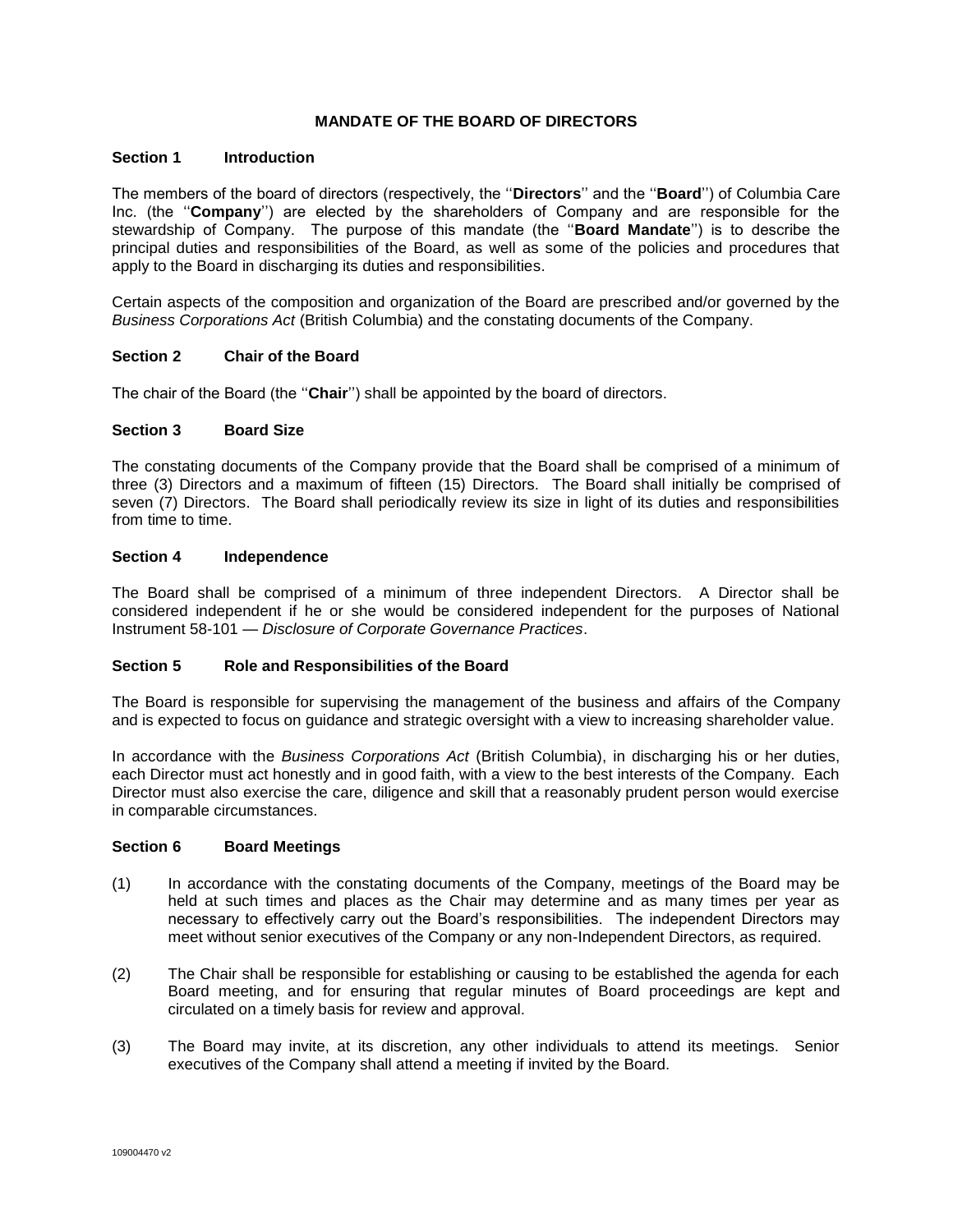# **Section 7 Delegations and Approval Authorities**

- (1) The Board shall appoint the Executive Chair and chief executive officer of the Company (the ''**CEO'**') and delegate to the Executive Chair, CEO and other senior executives the authority over the day-to-day management of the business and affairs of Company.
- (2) The Board may delegate certain matters it is responsible for to the committees of the Board, currently consisting of the Audit Committee, the Compensation Committee and the Nomination and Governance Committee. The Board may appoint other committees, as it deems appropriate to the extent permissible under applicable law. The Board will, however, retain its oversight function and ultimate responsibility for such matters and associated delegated responsibilities.

### **Section 8 Strategic Planning Process and Risk Management**

- (1) The Board shall adopt a strategic planning process to establish objectives and goals for the Company's business and shall review, approve and modify as appropriate the strategies proposed by senior executives to achieve such objectives and goals. The Board shall review and approve, at least on an annual basis, a strategic plan which takes into account, among other things, the opportunities and risks of the Company's business and affairs.
- (2) The Board, in conjunction with management, shall be responsible to identify the principal risks of the Company's business and oversee management's implementation of appropriate systems to seek to effectively monitor, manage and mitigate the impact of such risks. Pursuant to its duty to oversee the implementation of effective risk management policies and procedures, the Board may delegate to applicable Board committees the responsibility for assessing and implementing appropriate policies and procedures to address specified risks, including delegation of financial and related risk management to the Audit Committee and delegation of risks associated with compensation policies and practices to the Compensation Committee.

### **Section 9 Succession Planning, Appointment and Supervision of Senior Executives**

- (1) The Board shall approve the corporate goals and objectives of the Executive Chair and CEO and, with the assistance of the Nomination and Governance Committee, review the performance of the Executive Chair and CEO against such corporate goals and objectives. The Board shall take steps to satisfy itself as to the quality of the Executive Chair, CEO and other senior executives of the Company and that the Executive Chair, CEO and other senior executives create a culture of integrity throughout the organization.
- (2) The Board shall approve the succession plan for the Company, including the selection, appointment, supervision and evaluation of the senior executives of Company, and shall also approve the compensation of the senior executives of Company upon recommendation of the Compensation Committee.

# **Section 10 Financial Reporting and Internal Controls**

The Board shall review and monitor, with the assistance of the Audit Committee, the adequacy and effectiveness of the Company's system of internal control over financial reporting, including any significant deficiencies or changes in internal control and the quality and integrity of the Company's external financial reporting processes.

### **Section 11 Regulatory Filings**

The Board shall approve applicable regulatory filings that require or are advisable for the Board to approve, which the Board may delegate in accordance with Section 7(b) of this mandate. These include, but are not limited to, the annual audited financial statements, interim financial statements and related